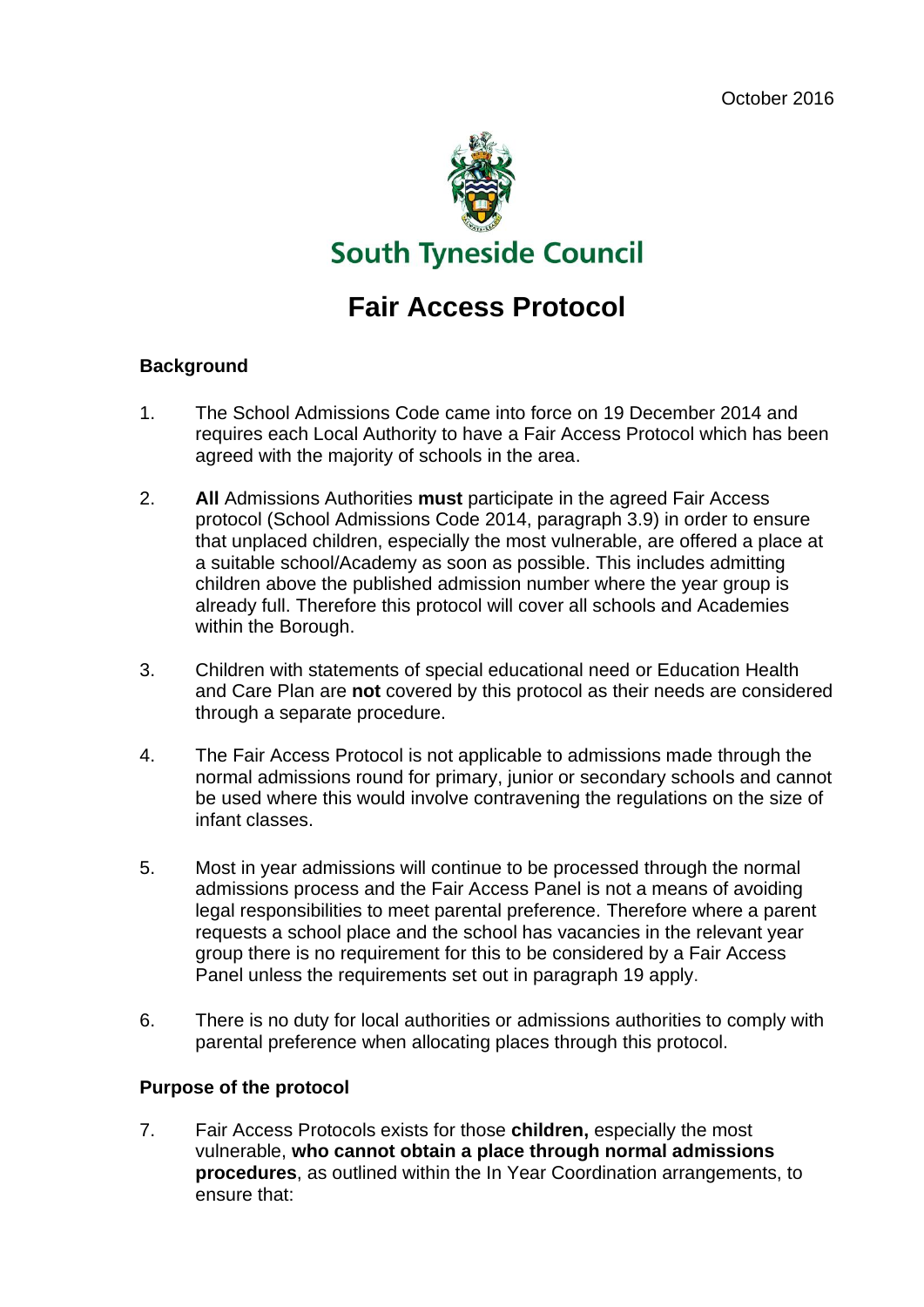- education is secured quickly for all children, whether they are out of education, in a mainstream school/Academy or in alternative provision
- schools/Academies admit their fair share of children with challenging behaviour
- no school/Academy, including those undersubscribed and those which achieve fewer exclusions through the effective management of challenging behaviour, is required to admit a greater proportion of children with a recent history of challenging behaviour.
- no school/Academy is required to take an excessive number of children who have been excluded from previous schools.

## **Key Principles**

8. The protocol has been developed on a set of key principles:

#### **The importance of the Admissions Procedure**

9. The Admissions Procedure is the main way in which education is secured quickly for all children and schools can only refuse to admit a child under the circumstances outlined in paragraph 19.

#### **Avoiding the need for a move**

10. It is recognised that children are presented with a barrier when they move from one secondary school to another, particularly during Key Stage 4. A move should only be considered when it is clear that a fresh start is the only way forward and all other measures have been tried, such as attendance at a Pupil Referral Unit or part time attendance with vocational elements.

## **Managed Moves first**

11. If a move becomes inevitable, schools will be encouraged to engage in the managed moves process. A managed move is an agreement between two schools, which is supported by the local authority. It is underpinned by an honest dialogue between the two schools about the nature of the problems that are being encountered with the child and is supported by all the appropriate information, correspondence and child data. The managed moves procedure is attached as appendix 2.

#### **Considering the needs of the child, parents and school**

**12.** The protocol aims to strike a balance between finding a school quickly and the needs of the child, parents and school. It will therefore ensure a range of factors is considered when deciding on the placement of a child. Safeguarding issues will be paramount throughout the consideration of an appropriate placement.

#### **Appropriate use of alternative education**

**13.** Where there is professional evidence that mainstream education may not be suitable at the present time, the Children, Adults and Families Directorate will consult with parents and other agencies to seek to provide appropriate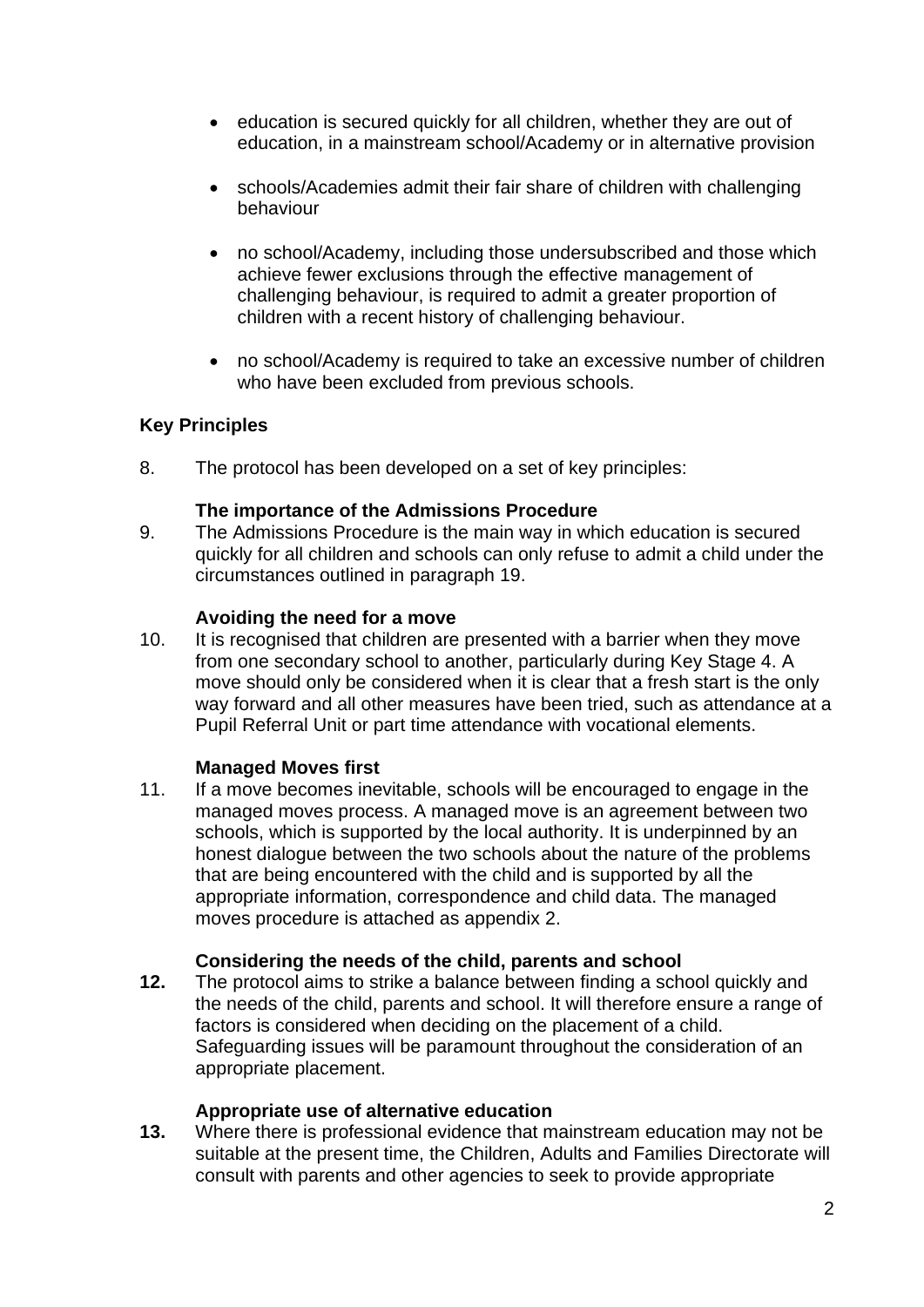alternative education provision. This may involve pupils benefiting from an early start in a further education college or other setting.

A child referred to Alternative Education but who has not been permanently excluded remains the responsibility of the school once the time at alternative education is complete. He/she would not routinely come to the FAP, except for requests for help with a managed move placement.

#### **Admitting to over-subscribed schools**

14. Schools cannot cite oversubscription as a reason for not admitting a child under the protocol.

#### **Admitting children previously denied a place at appeal**

15. A school will not normally be required to admit a child where an Appeals Panel has dismissed a parental appeal in respect of the school within the current year. If the only school that can meet the needs of the child is the one where a place has been denied at an appeal then that school should not refuse to admit a pupil.

#### **Responding quickly to requests for admission**

- 16. Schools must respond immediately to requests for admission. They should not insist on an appeal being heard before admitting a child under the protocol.
- 17. For the protocol to operate in accordance with the statutory requirement:

17.1 Schools/Academies will continue to admit pupils whose parents apply for an available place, under normal admission arrangements.

17.2 Pupils identified as Panel cases under the Fair Access Protocol will be given priority for admission over others on a waiting list or awaiting an appeal. Managed Moves will not be given priority for admission, unless they meet the fair access criteria.

#### **Exceptions**

- 18. The School Admissions Code states in paragraph 3.8: "Admission authorities **must not** refuse to admit children in the normal admissions round on the basis of their poor behaviour elsewhere. Where a child has been permanently excluded from two or more schools there is no need for an admission authority to comply with parental preference for a period of two years from the last exclusion."
- 19. However, where a governing board does not wish to admit a child with challenging behaviour outside the normal admissions round it must refer the case to the Admissions Team for action under the Fair Access Protocol. **This will normally only be appropriate where the school can provide evidence that it has a particularly high proportion of children with challenging behaviour or previously excluded children and that evidence is accepted by a majority of school and local authority representatives at the Fair Access Panel.** Where the Fair Access Panel accepts that the child should not be admitted to a school under this provision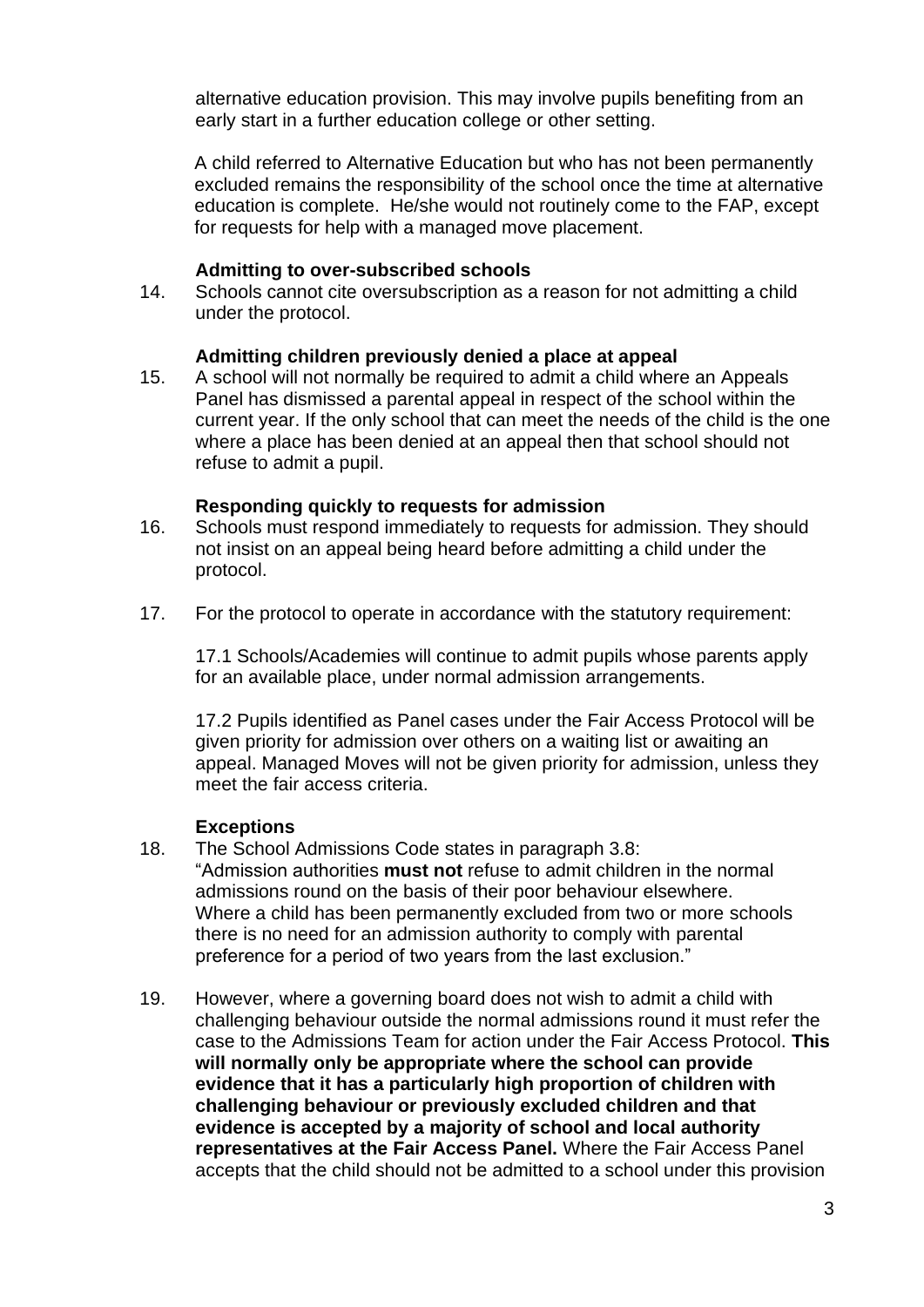it will arrange an alternative placement which will normally be in another mainstream school. The parent of a child refused admission under this provision will also have a right of appeal to an independent admission appeal panel. The definition of "challenging behaviour" will be that set out in paragraph 21 of this Protocol.

- 20. The provision to refer a child to the Fair Access Panel even though a school has available places does not apply to a looked after child, a previously looked after child or a child with a statement of special educational needs naming the school in question, as these children must always be admitted.
- 21. Challenging behaviour will normally be defined as serious criminal behaviour resulting in a conviction or a police caution, behaviour resulting in a permanent exclusion or behaviour resulting in a significant number of fixed term exclusions/internal exclusions from which it is clear that the child is at serious risk of permanent exclusion. Children who pose a health and safety risk to themselves/staff/pupils will also be covered by this section.
- 22. Admission authorities **must not** refuse to admit a child thought to be potentially disruptive, or likely to exhibit challenging behaviour, on the grounds that the child is first to be assessed for special educational needs (paragraph 3.13)
- 23. Those children with attendance problems or those for whom English is an additional language will not as a result of these problems be considered as "challenging" under the Fair Access Protocol.
- 24. The Fair Access Protocol will not be used to require a school to automatically admit another child with challenging behaviour in the place of a child excluded from that school.
- 25. When making placements the Fair Access Panel will take into account any special circumstances, including possible transport costs.
- 26. Possible placements that depend upon the provision of free transport will need to be cleared with the Transport Manager.
- 27. Referrals for consideration under the Protocol can be made by schools in South Tyneside and the Admissions Team. Parents are unable to directly refer their children for consideration under the Protocol.
- 28. The Fair Access Panel will consider any valid concerns about admission (e.g. a previous serious breakdown in the relationship between the school/Academy and the family or serious historical issues with other children at the preferred school/Academy). Consideration will also be given to the individual situation, and contextual data for each school or Academy, including, the number of pupils admitted through the panel and being supported by the school or Academy.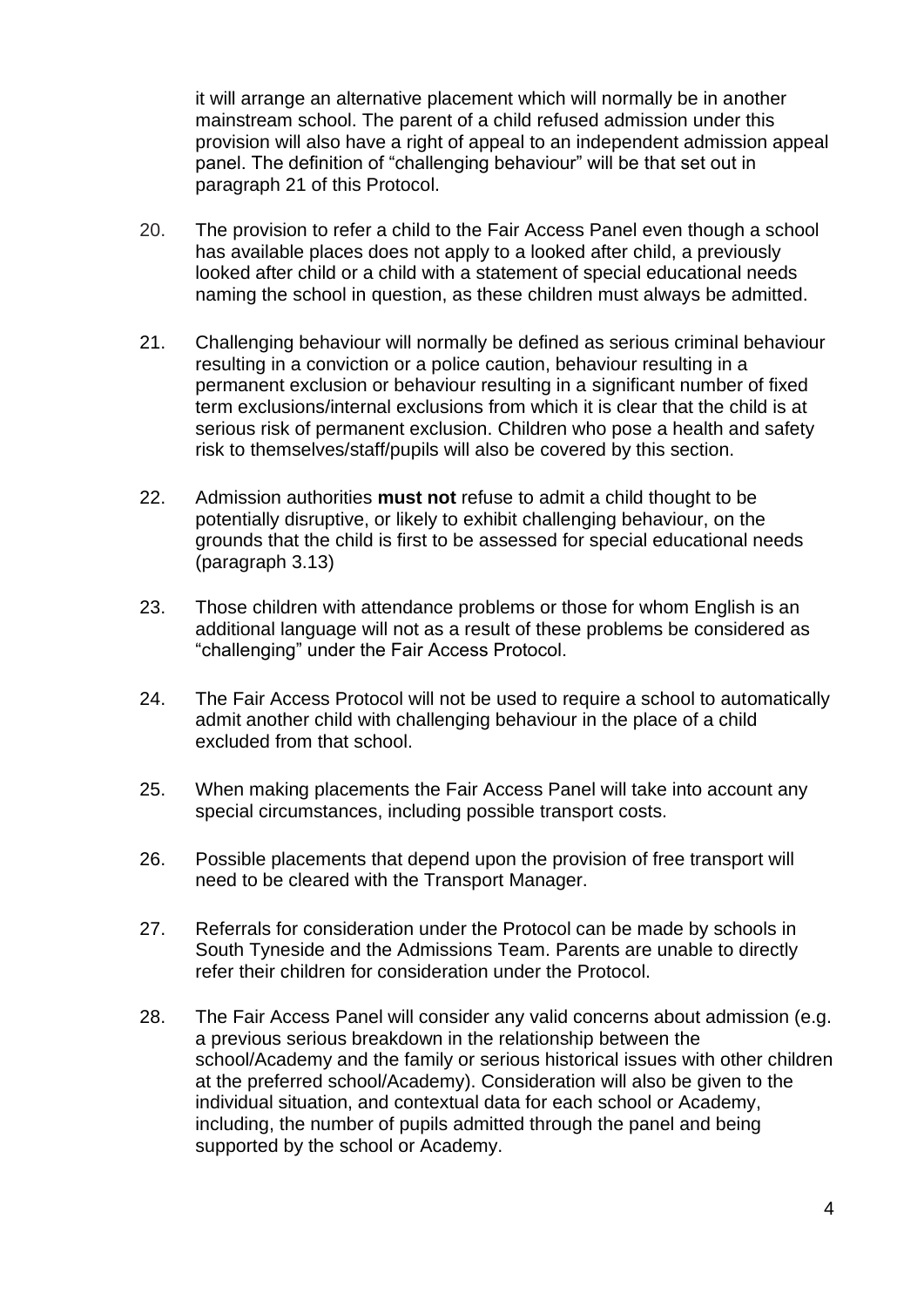#### **Criteria Fair Access Panel**

29. The School Admissions Code 2014 states 7 minimum categories to be included in a Fair Access Protocol. These categories identify a child as potentially "Hard to Place or vulnerable". These are not meant to be exhaustive but provide an example of pupils who **must** be considered under the protocol. The Fair Access Panel will expect to see that schools have engaged other multi agencies through the Early Help procedures.

#### **Pupils falling within the scope of this protocol**

- 30. The Fair Access Protocol can be used to enable the placement of children of compulsory school age who fall within the following categories along with evidence as identified in paragraph 31 (i to vii are the minimum requirements):
	- i. Children from the criminal justice system or Pupil Referral Units who need to be reintegrated into mainstream education
	- ii. Children who have been out of education for two months or more
	- iii. Children of Gypsies, Roma, Travellers, refugees and asylum seekers
	- iv. Children who are homeless
	- v. Children with unsupportive family backgrounds for whom a place has not been sought
	- vi. Children who are carers
	- vii. Children with special educational needs, disabilities or medical conditions (but without a statement)
	- viii.Children whose parents have been unable to find them a place after moving to the area, because of a shortage of places.
	- ix. Children withdrawn from school by their family, following fixed term exclusions and unable to find a place
	- x. Children known to the police or other agencies
	- xi. Children without a school place and with a history of serious attendance problems
	- xii. Children of UK service personnel and other Crown Servants
	- xiii. Unsuccessful managed moves (where there is an incident in the receiving school which is at the level which would warrant a permanent exclusion) (a case may also be considered where there is evidence that parents have refused to engage in the managed move process)
- 31. Not all children in the above categories will fall within the scope of the protocol. Evidence of at least one of the following applying will also be sought before deciding that a child falls within the scope of the protocol:
	- Vulnerability increased by staying at current school/Academy
	- Relationship with current school/Academy irretrievable
	- Imminent danger of permanent exclusion
	- Current and previous permanent exclusions
	- Serious behaviour problems, including fixed term exclusions
	- Lengthy period of absence from school/Academy
	- Serious and persistent attendance record
	- Children fleeing domestic violence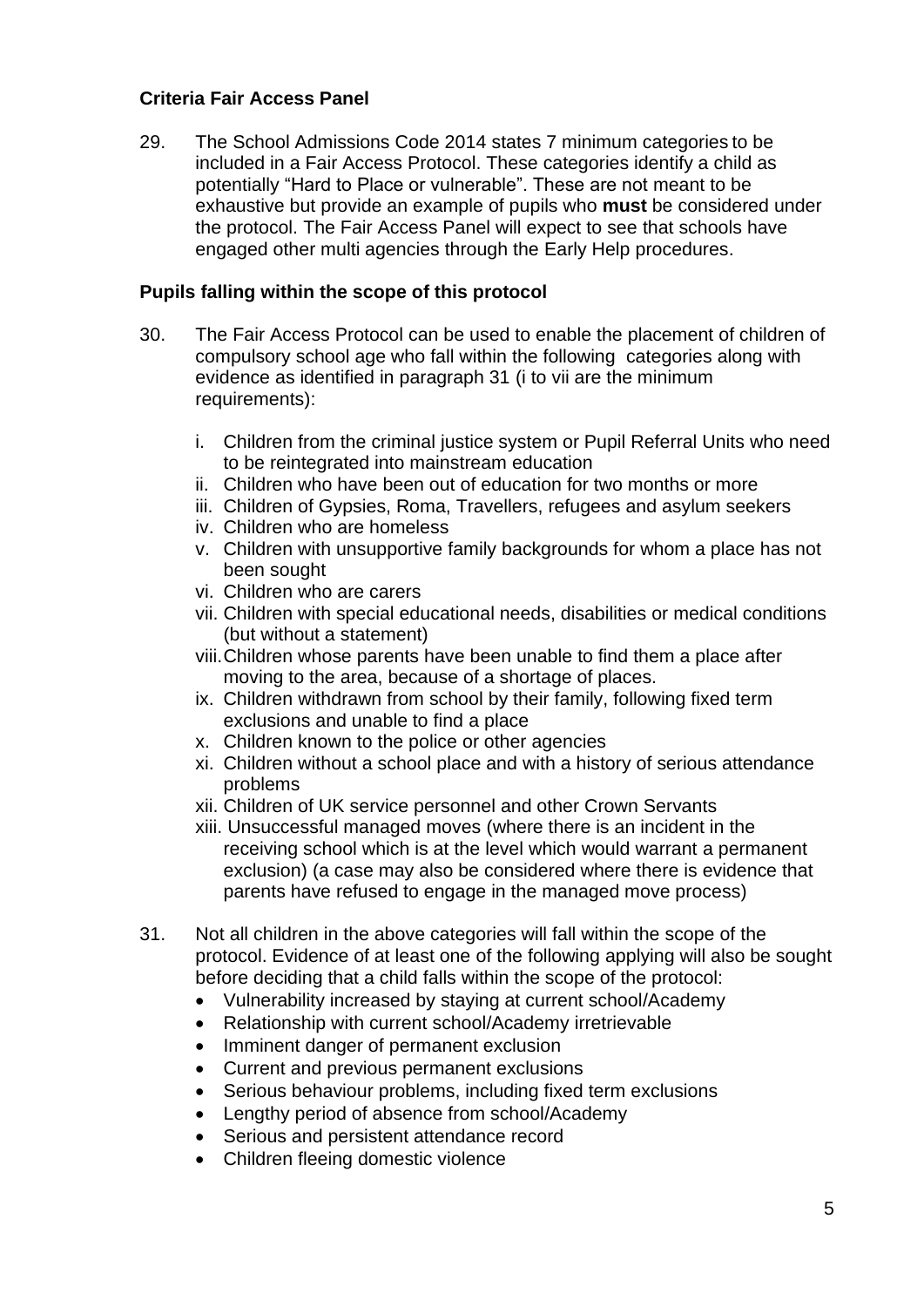#### **Placement Forum**

32. The Fair Access Panel (FAP), set within the Behaviour and Attendance Partnership (BAP), will decide the placement of children. Placements through the Fair Access Protocol will always be a priority item on the partnership's agenda.

#### **Procedure**

#### **Responsibilities**

- 33. Decisions taken by the Panel will be by representatives from the secondary schools. The quorum for decision making will be a minimum of three school representatives present and voting at a meeting of the FAP.
- 34. Where no consensus can be reached on specific referrals then the case will be referred to the Director of Children's Services for a decision, who will notify the allocated school within 7 days of the panel meeting.

#### **Information**

- 35. The referring body (School or Alternative Education and Behavioural Support Service) must provide, as a minimum, the following information to the BAP's coordinator **at least 10 days** before the meeting:
	- Information passport
	- Registration Certificate
	- Application Form from parent
	- Evidence that Pastoral Care Support Programme has been tried
	- Evidence that a managed move has been tried
	- Evidence that the child is ready for mainstream school Early Help
	- Risk assessment (for serious incidents e.g. possession of knife, drugs, violent behaviour etc)
- 36. The Admissions Team will provide, as a minimum, the following data for the previous academic year and the current academic year to the BAP's coordinator at least seven days before the meeting:
	- Casual in-year admissions (including those from other authorities)
	- Admissions on appeals
	- Fair Access admissions
	- Exclusions
	- Managed Moves (successful and unsuccessful)

#### **Decision Making**

37. The FAP will make four decisions about each child:

#### **A. Has sufficient information about the child been submitted**?

The Panel must receive all the information as outlined in paragraphs 35 and 36 of the protocol at least five working days before the meeting (the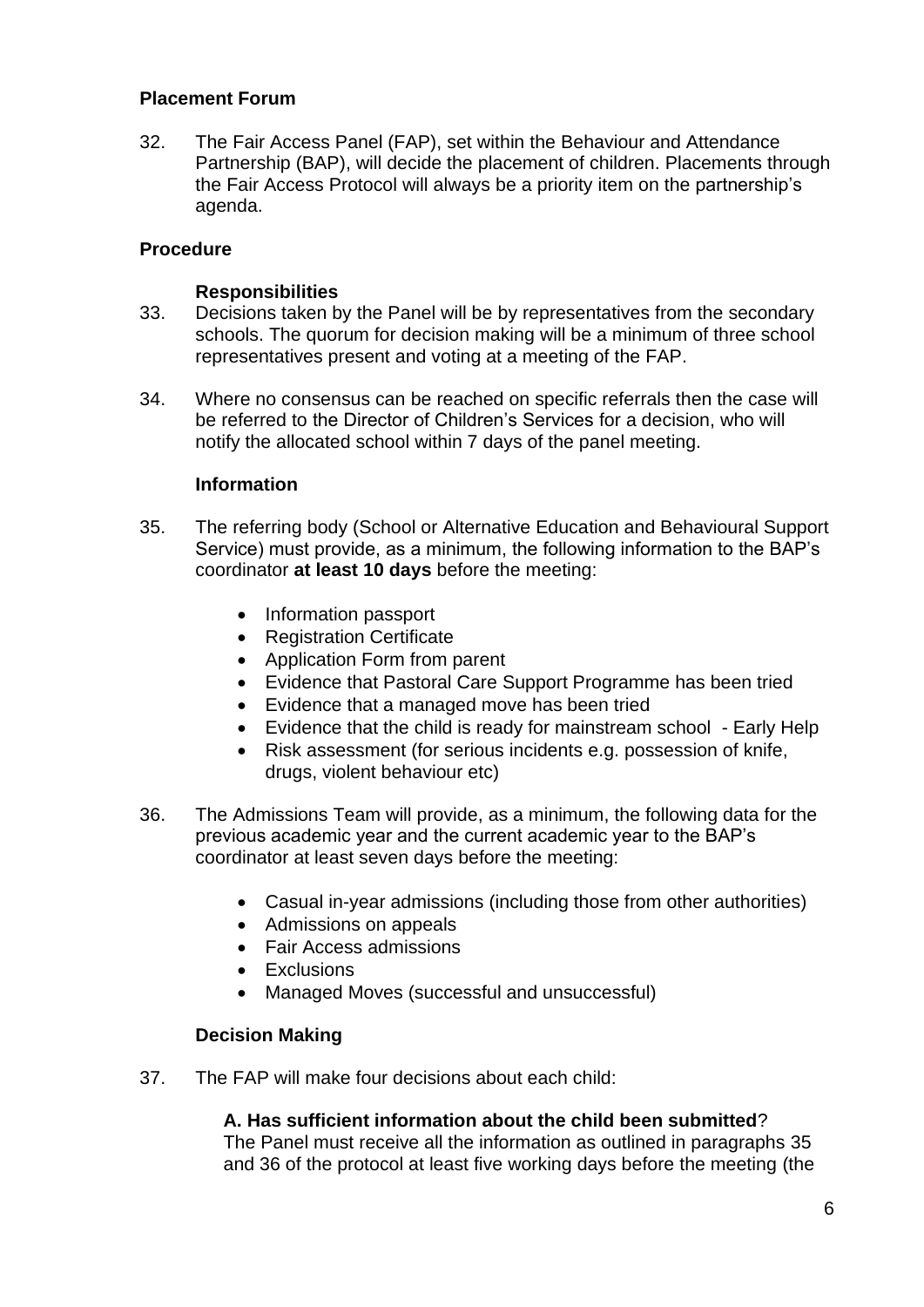Chair of the Panel may decide to accept a case received within a shorter period).

# **B. Does the child fall within the scope of the protocol?**

The Panel must decide whether or not the child falls within the scope of the protocol as outlined in paragraphs 30 and 31 of the protocol.

# **C. Is the child ready for a mainstream school?**

Children should not be reintegrated into mainstream school unless they are ready and their behavioural problems have been assessed, suitably addressed and they are ready to take the step back into a mainstream setting (multi agency through Early Help).

# **D. Which school/Academy should the child be placed in?**

This decision must be focused on the needs of the child. If appropriate, the child should return to the original school/Academy. If this is not appropriate (e.g. if vulnerability increased by staying at current school/Academy or relationship with current school/Academy irretrievable) the following criteria will be considered when placing the child:

- Previous school history e.g. managed moves broken down
- Distance from the child's home
- Parental preference
- Schools/Academy's position on rota
- Safeguarding issues

Whilst each protocol covers only the schools/Academies in its local authority area, the home Local Authority may contact neighbouring authorities to help secure a place in that area under the protocol. The protocol is in effect a safety net for where normal admission procedures for in year admission have failed.

- 38. Children allocated a place under the protocol must be admitted to the identified school/Academy within 15 days of the decision. The Admissions Team will report to the FAP on the progress of all those children previously placed through the protocol, including adherence to the 15 day admittance rule.
- **39.** If a school or academy refuses to comply with the FAP decision, they must state their reasons in writing to the Chair of the panel within 5 school days from the date of the panel decision. The Chair will then determine a written view after consulting with the school/Academy and the Local Authority. Additionally, the Local Authority or Secretary of State can enforce the decision of the panel by using any powers of direction, if required.

# **Funding**

40. A school/Academy identified by the panel as the appropriate recipient will promptly receive the full year's (regardless of the time of the year) total revenue funding for the child as identified on the "Consistent Financial Reporting" website.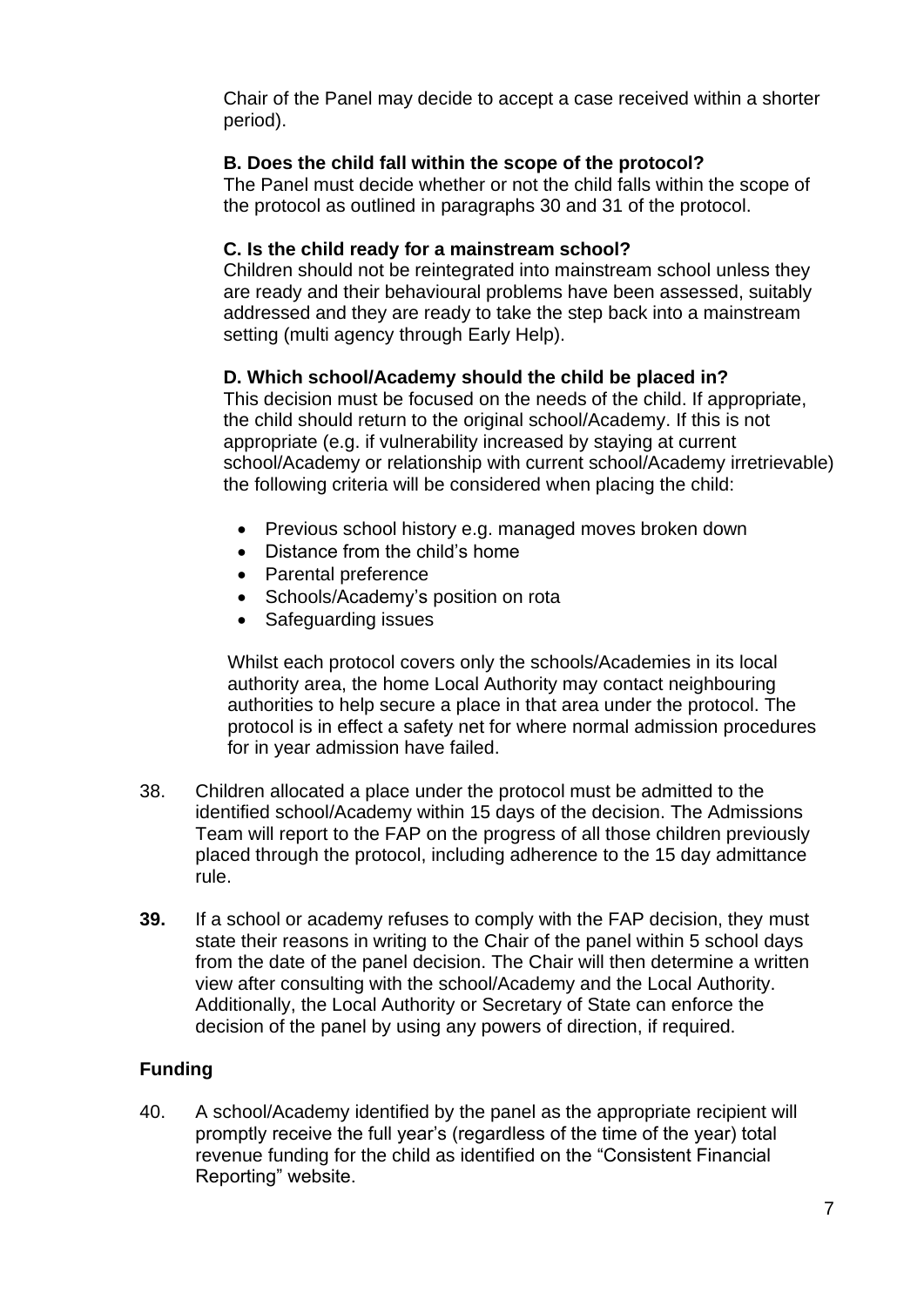41. Additionally, each child will attract a £500 payment from the 'leaving' school.

#### **Monitoring and Review**

- 42. The operation of the protocol will be reviewed by the FAP at the end of every academic year. The Admissions Team will prepare and submit the following information to the FAP for review purposes:
	- Exclusions (permanent and fixed)
	- Placements into the AEBS
	- Casual in-year admissions
	- Admissions on appeals
	- Managed Moves
	- Fair Access admissions
		- ➢ Numbers
		- $\triangleright$  Success rates in terms of sustainable placements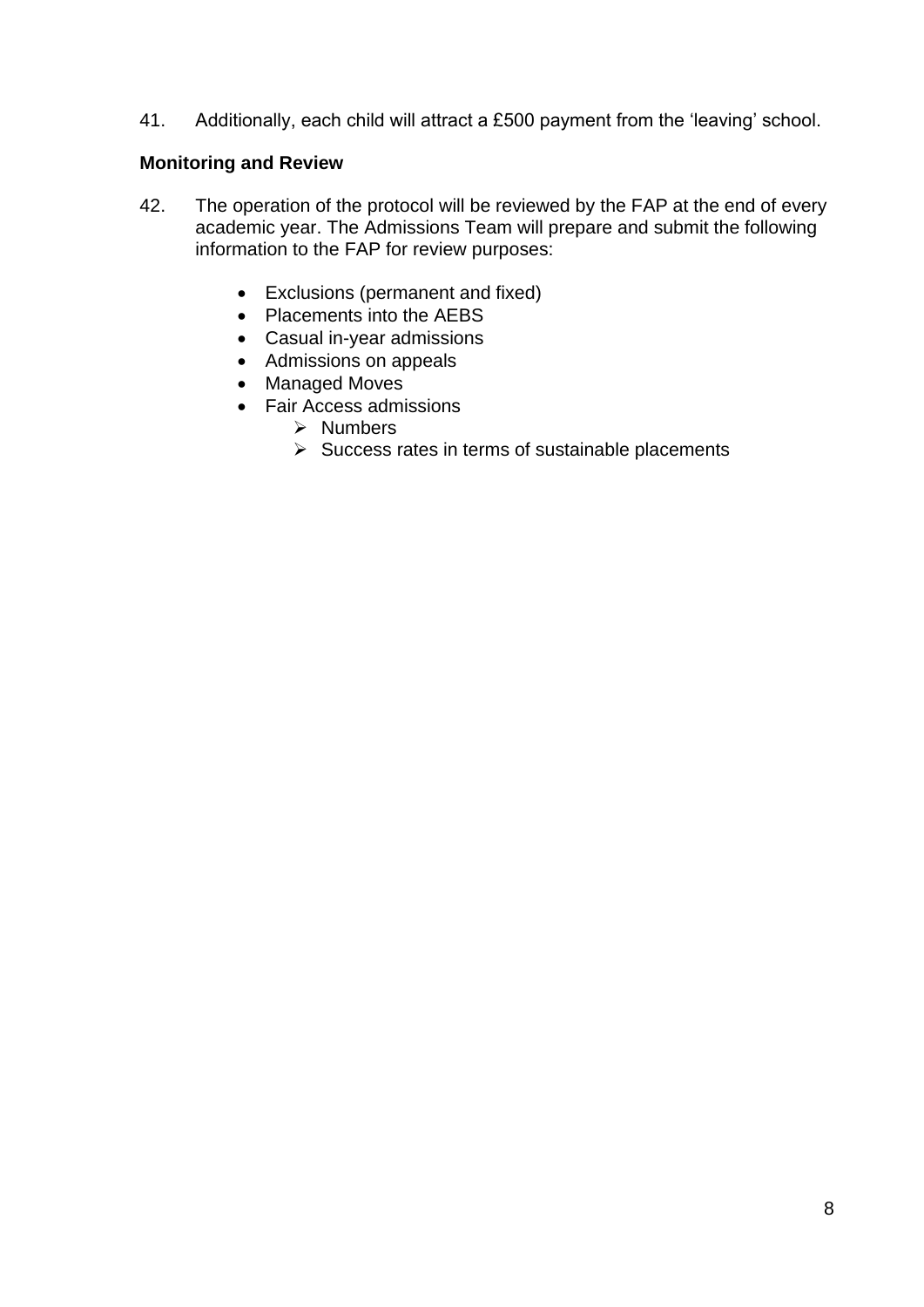# **PRIMARY APPLICATIONS**

#### **Primary Panel Meetings**

- 1. If an admission cannot be brokered directly with schools or Academies the Local Authority will arrange a Primary Placement Panel Meeting. The panel membership will use their expertise and knowledge to secure a decision for each individual pupil that is best for them. The Panel will need to balance between the pupil's needs and what school can best meet their needs, whilst ensuring that both are supported and that no school is asked to admit a disproportionate amount of pupils through the protocol, including consideration of Infant Class Sizes.
- 2. Panel membership will consist of both school/Academy and support services representatives. All Panel members are responsible for arranging for an informed colleague to attend in their place should they be unable to attend. All professionals must come fully prepared with information pertaining to the individual cases to be discussed.
- 3. Schools and Academies will be represented by 3 Primary Head Teachers/Principals (or representatives) selected from maintained, Academy and Voluntary Aided Schools. School or Academy representatives will provide educational expertise and knowledge as well as represent an overall educational perspective for the Borough. The Head Teacher/Principal (or representative) will be selected to represent the parents preferred schools and/or the area in which the pupil lives.
- 4. There will also be representatives from Support Services across Children Adults and Families. They will be expected to provide relevant information about any involvement and support that can be offered.
- 5. The panel members will be provided with case information 5 working days before a panel meeting.

#### **Primary Panel Meetings**

- 6. Panel meetings will be held as required.
- 7. Key contextual information will be provided by all schools and academies necessary prior to the panel meeting.
- 8. The Headteacher or Principal of the allocated school will be notified in writing within 24 hours of the Panel meeting. The school or academy must admit the pupil within 15 working days of being informed.

#### **Infant class size**

9. Infant classes (Reception, Year 1 and Year 2) **must not** contain more than 30 pupils with a single school teacher. Additional children may be admitted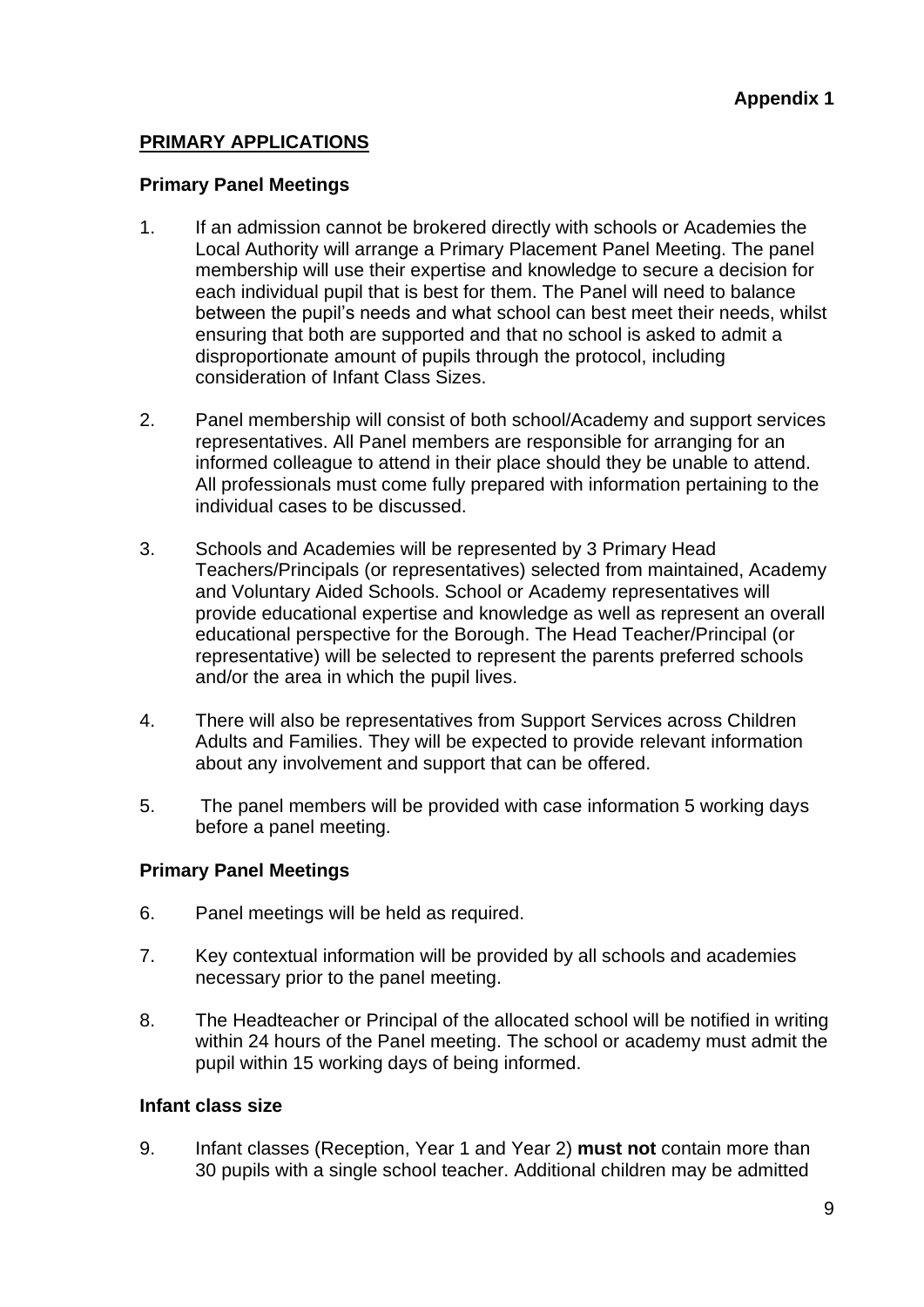under limited exceptional circumstances. These children will remain an 'excepted pupil' for the time they are in an infant class or until the class numbers fall back to the current infant class size limit. The excepted children are:

a) children admitted outside the normal admissions round with statements of special educational needs or Education, Health and Care Plan specifying a school;

b) looked after children admitted outside the normal admissions round; c) children admitted, after initial allocation of places, because of a procedural error made by the admission authority or local authority in the original application process;

d) children admitted after an independent appeals panel upholds an appeal; e) children who move into the area outside the normal admissions round for whom there is no other available school within reasonable distance;

f) children of UK service personnel admitted outside the normal admissions round;

g) children whose twin or sibling from a multiple birth is admitted otherwise than as an excepted pupil;

h) children with special educational needs who are normally taught in a special educational needs unit attached to the school, or registered at a special school, who attend some infant classes within the mainstream school.

Consideration will be given to the legal limit of class sizes in Key Stage 1. However, it may be necessary to admit pupils as exceptions through the Fair Access Protocol.

If pupils do not meet one of the excepted pupil criteria, priority pupils will be given precedence for admission over others on a waiting list or awaiting an appeal.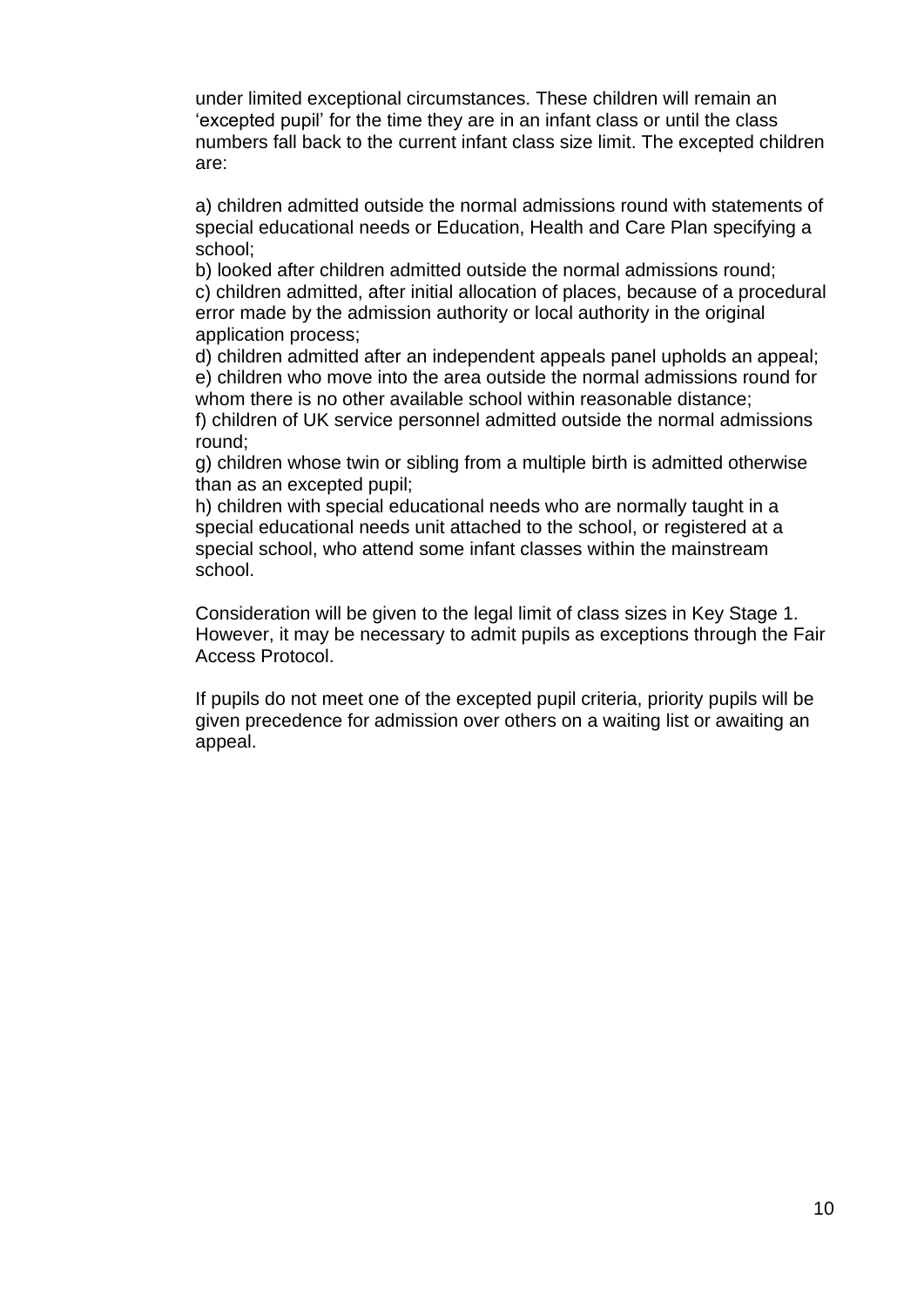# **Managed Moves**

**Research has concluded the following key recommendations. That a child should**

- **Have an active role in the process**
- **Have a sense of belonging in their new environment**
- **Receive meaningful support**
- **Have commitment and belief.**

#### **Procedure**

- 1. The Managed Move protocol is completely reliant on the two schools, supported by the local authority, honestly brokering the best outcome for the child. The process relies upon accurate and complete information about the transferring child being provided by the original school, and a format for that information is included in these protocols.
- 2. Under the Managed Move protocol, the 'receiving' school is requested, following prescribed procedures, to admit the child, initially on a trial basis of 4 to 6 weeks. The child will remain on the original school's roll during this period.
- 3. The protocol will be triggered by the parent/carer and school forming a judgement that a move to another school for a 'fresh start' would potentially benefit the child
- 4. Before entering into any discussions with parents/carers or the child about the alternative school, the head teacher of the original school (School A) must discuss the case with the head teacher of the proposed receiving school (School B) in order to gain support, confirm its appropriateness, and agree to a trial placement.
- 5. School A will convene a meeting of all relevant parties in order to examine the case. This meeting should include the parent(s) or carer(s) of the child, and will seek to address collectively and formally the issues behind the proposed move. The meeting will establish the extent to which the school has responded to the various problems that have led to the proposed move. If there is commitment to the move by all parties then the parent/carer will sign an agreement and a managed move pro forma will be completed.
- 6. School A will contact the nominated school (School B) to present the endorsed managed move application, including the information passport and any other relevant student documentation requested by School B e.g. behaviour record, school report, results of MiDYIS, YELLIS, CAT scores, medical information.
- 7. School B will convene a managed move trial admission meeting of all relevant parties to include for Schools A and B and an admission date will be agreed. The School Admission Team must be informed at this point of the proposed move.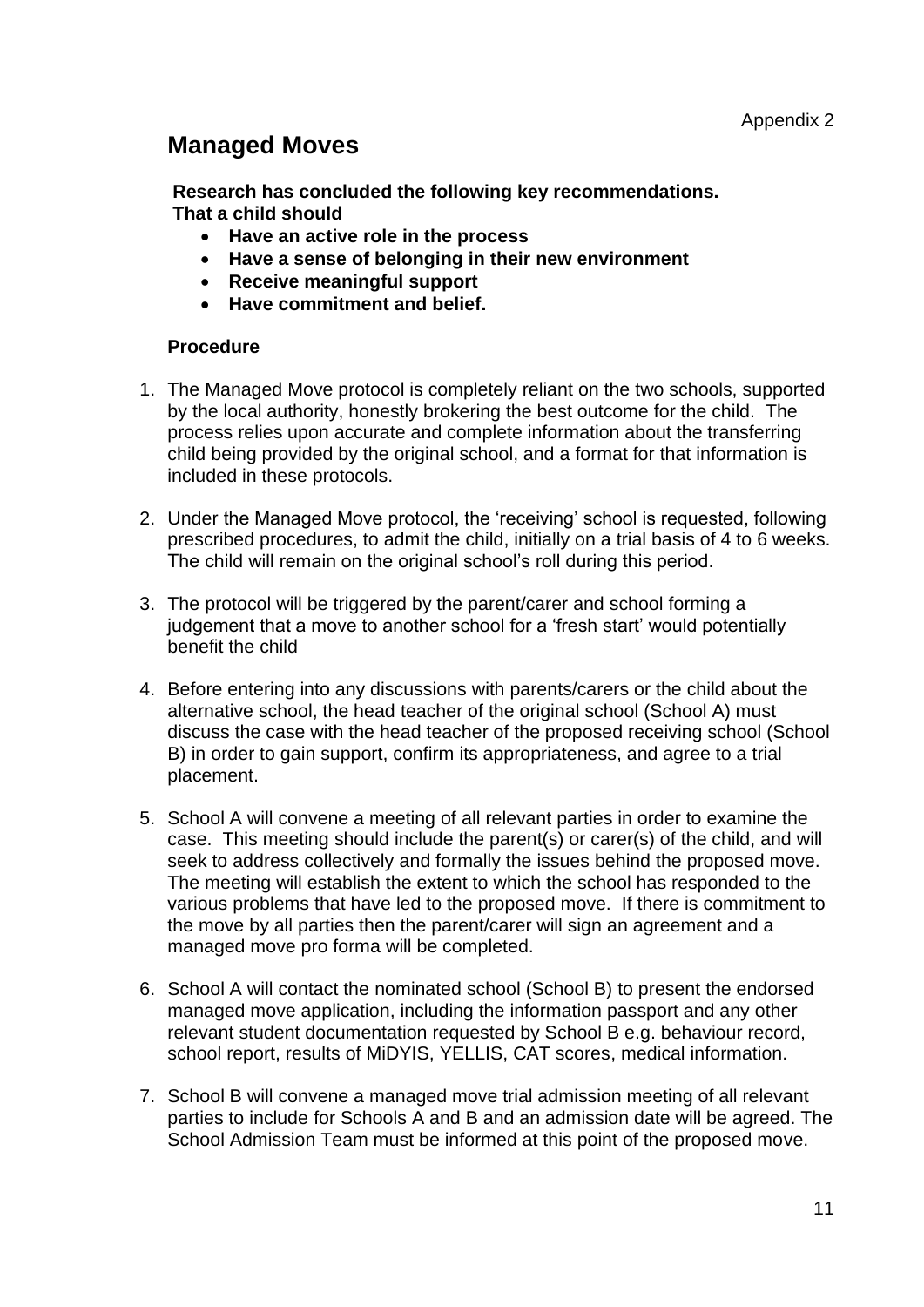- 8. A review convened by School B at 6 10 weeks after admission comprising all relevant parties will be convened. If the managed move is deemed to be successful then the child will be formally enrolled at School B. The School Admission Team must be informed.
- 9. The managed move may be deemed as failed by the hosting school (or the original school following discussion) where a serious incident occurs that is of the severity that would have resulted in a formal fixed term exclusion.
- 10.A final review convened by School B at the end of the first full term after admission will be convened. The success of the placement will be reviewed based on an analysis of the following: attendance, behavioural incidents, progress, pupil perceptions and parental perceptions.

#### **Registration and roll arrangements**

- 11.Admissions Register School A should change the enrolment status from "C" (current) to "M" (main dual registered). School B should record the enrolment status as "S" (subsidiary – dual registered).
- 12.Attendance Register School A should record the child with a "D" code (dual registration). School B should record the attendances and absences using the appropriate code.
- 13.It is the responsibility of School A to keep the School Admissions Team informed of progress on the managed move.

#### **Other Factors**

- 14.Each school should identify a named contact person for the local authority in relation to managed moves.
- 15.At the initial managed move meeting a Pastoral Support Plan should be set up by School A in consultation with School B to support the child's transfer.
- 16.Only the Head Teacher of School A can exclude the child.
- 17.The child's transition into the new school must be on a full time basis, and will similarly need to be supported with effective induction processes that are something more than normally provided to new children. The key to success is likely to be the child's and parent/carer feeling an ownership of the transfer, prepared for it, and supported in it by School A, School B and the Services for Young People (SYP).
- 18.School A should support families eligible for free school meals to access them in School B immediately.
- 19.There is no additional funding beyond the AWPU available from the LA for schools.